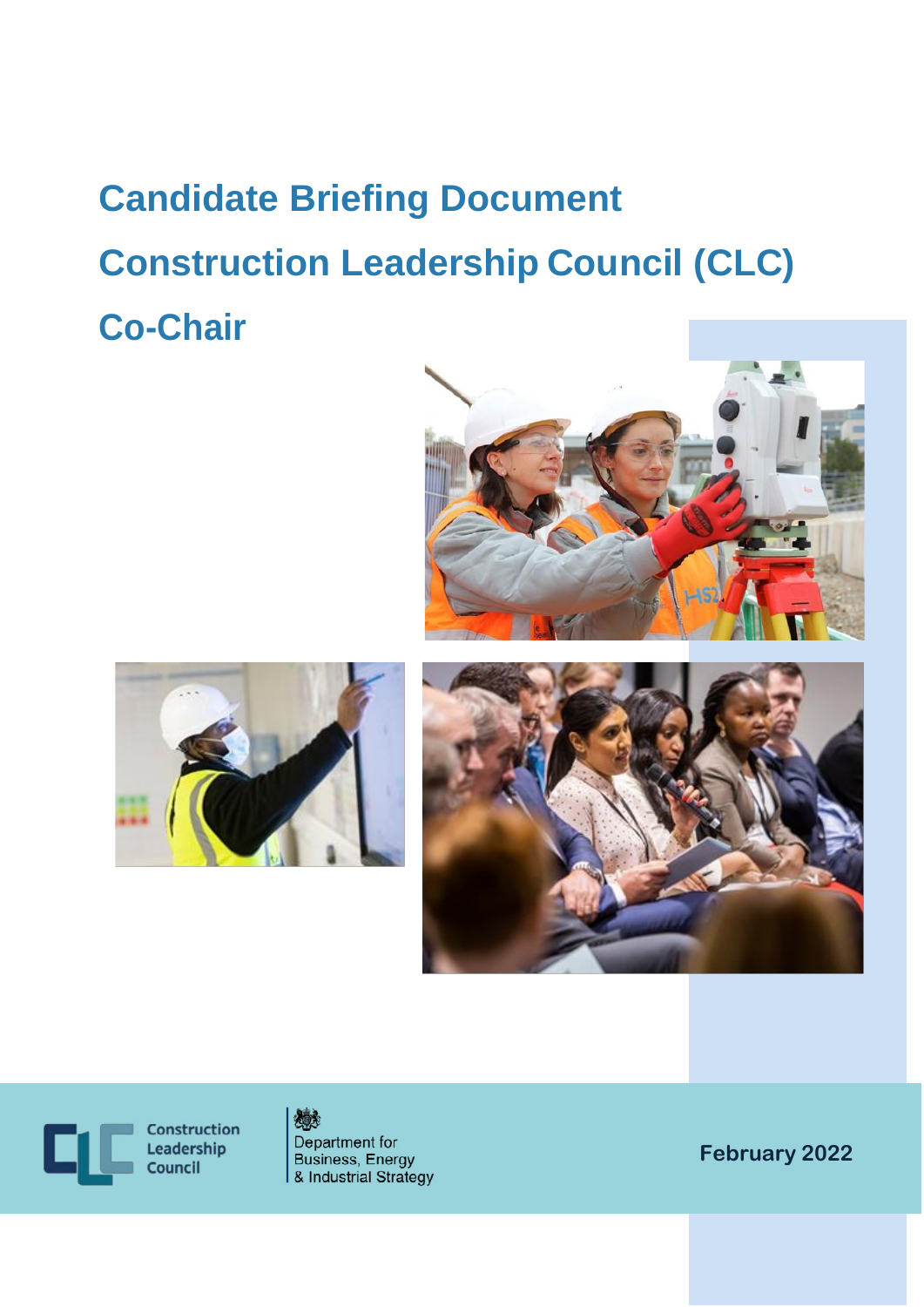## **About the CLC**

The Construction Leadership Council (CLC) was created in 2013 to work between industry and government to identify and deliver actions supporting UK construction in building greater efficiency, skills and growth.

The CLC's mission is to provide sector leadership to the construction industry. Its main objective is to develop solutions that meet the 2025 challenges. The CLC works with government and industry organisations to promote industry initiatives that will deliver:

- 33% reduction cost
- 50% reduction in programme
- 50% reduction in carbon emissions
- 50% reduction in trade gap

The CLC has established itself as the convenor for the industry response to urgent issues such as the Covid-19 pandemic and Brexit. The CLC has restructured to bring together the industry, pooling resources and working collaboratively to support industry change. It is also responsible for and leads the CLC Roadmap to Recover, published June 2020.

The Construction sector is a major contributor to the UK economy, it plays a vital role in the economic rebalancing of the UK. Its output comprises 9% (£155bn) of GDP to the economy and employs over 3.1 million people. One of the many challenges the industry faces is that over 90% of workers work for SMEs. The sector will be responsible for the delivery of homes, schools, hospitals, and railways that will underpin the UK's future low-carbon growth ambitions.

At its best the UK construction sector is world class. It has a global reputation for our architectural and engineering skills and is a world leader in low carbon and sustainable solutions for the built environment. However, across the sector, we face major challenges associated with the updating of our business models and skills, so that events like the Grenfell Tragedy do not occur again.

Our mission is to work with our industry colleagues to address fundamental business challenges associated with our cyclical workload and our ability to invest in the supply chain and our people. We aim to find opportunities to invest in skills, innovation, and technology in order to deliver greater productivity, drive greater efficiencies and deliver better value outcomes for our clients.

The council is supported by a secretariat from BEIS.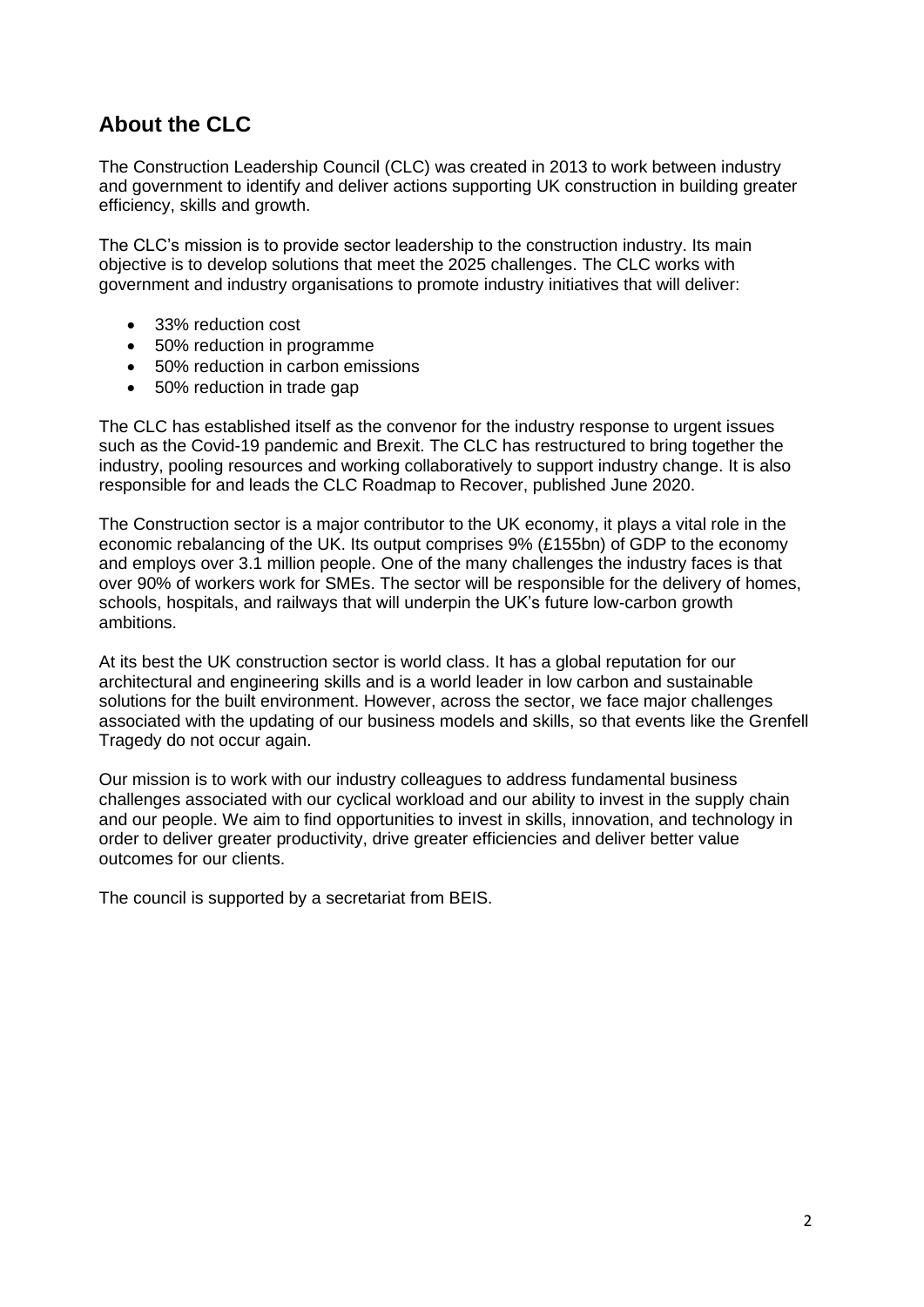### **Structure and Governance**

The CLC comprises of volunteers across the entire built environment sector with significant support from BEIS which provides secretariat support and leads the co-ordination with Government. The CLC governance structure was updated in November 2020 to reflect the role of the Task Force, which meets weekly.

The role of the CLC Task Force is to lead and coordinate the day-to-day matters of the CLC. It is the convening and representation group for the CLC and the wider industry and it supports all activities and issues relating to the short and medium-term objectives of the CLC. Task Force members lead and contribute to Workstream activities that comprise of Sector Working Groups and Industry initiatives.

The support and contribution of the many individuals and groups who participate in the Workstreams - Sector Working Groups and Industry initiatives should not be underestimated. Thousands of hours have been given voluntarily to support the development and improvement of the sector.

The Steering Coordination Group meets monthly and is responsible for the strategic direction, policies and scope of activity of the CLC

The CLC Senior Advisors Group has provided "Non-Executive" guidance to the CLC Steering Coordination group and Task Force. They contribute with strategic guidance, advice and support on issues that affect the industry in the short, medium and long term.

| <b>CLC Steering</b><br><b>Coordination Group</b><br>(Meeting frequency: Monthly)            | Co-Chair<br>Andy Mitchell                      | <b>Fergus</b><br>Harradence               | Ann<br>Bentley           | Brian<br>Berry                                                           | Suzannah<br>Nichol          | Simon<br>Rawinson              | Mark<br><b>Reynolds</b>          | Keith<br>Waller            | Graham<br>Watts                                                             |
|---------------------------------------------------------------------------------------------|------------------------------------------------|-------------------------------------------|--------------------------|--------------------------------------------------------------------------|-----------------------------|--------------------------------|----------------------------------|----------------------------|-----------------------------------------------------------------------------|
| <b>CLC Task Force</b><br>members<br>(Meeting frequency: weekly)<br>(Tues)                   | <b>Industry Change</b>                         |                                           |                          |                                                                          | People                      |                                | Commercial                       |                            | <b>Sprints</b>                                                              |
|                                                                                             | <b>Net Zero</b><br>Carbon                      | <b>Building Safety</b>                    | <b>Digital</b>           | Manufacturing<br>& Performance                                           | <b>People &amp; Skills</b>  | <b>HSW Coniac</b>              | <b>Business</b><br><b>Models</b> | <b>Exports &amp; Trade</b> |                                                                             |
|                                                                                             | David Pinder<br>Hannah Vickers<br>Stuart Young | Peter Caplehorn<br>Graham Watts           | Mark Enzer<br>Anne Kernp | Keith Waller                                                             | Mark Reynolds<br>Tim Balcon | Sarah Jardine<br>Dylan Roberts | Steve Bratt                      | Vince Clancy               | Product<br><b>Availability</b><br>Group<br>John Newcomb<br>Peter Caplethorn |
| Infrastructure (ICG/CECA)<br>Nimal Kotecha<br>Domestic RMI (FMB)<br><b>Brian Berry</b>      |                                                |                                           |                          |                                                                          |                             |                                |                                  |                            | Regulatory<br><b>Alignment Group</b><br>Peter Caplethorn                    |
| Housing (HBF)<br><b>John Slaughter</b><br><b>Building &amp; Places (ACE)</b><br>Paul Reilly |                                                |                                           |                          |                                                                          |                             |                                |                                  |                            |                                                                             |
| <b>CLC Senior Advisors</b><br>(Meeting frequency: Monthly)                                  |                                                | CEOs from industry IPA and BEIS officials |                          | Incl Devolved Nation Representatives (Scotland, Northern Ireland, Wales) |                             |                                |                                  |                            |                                                                             |

The chart below illustrates the CLC structure published in November 2020, which has remained in place throughout 2021.

Industry working groups

**CLC Work Streams**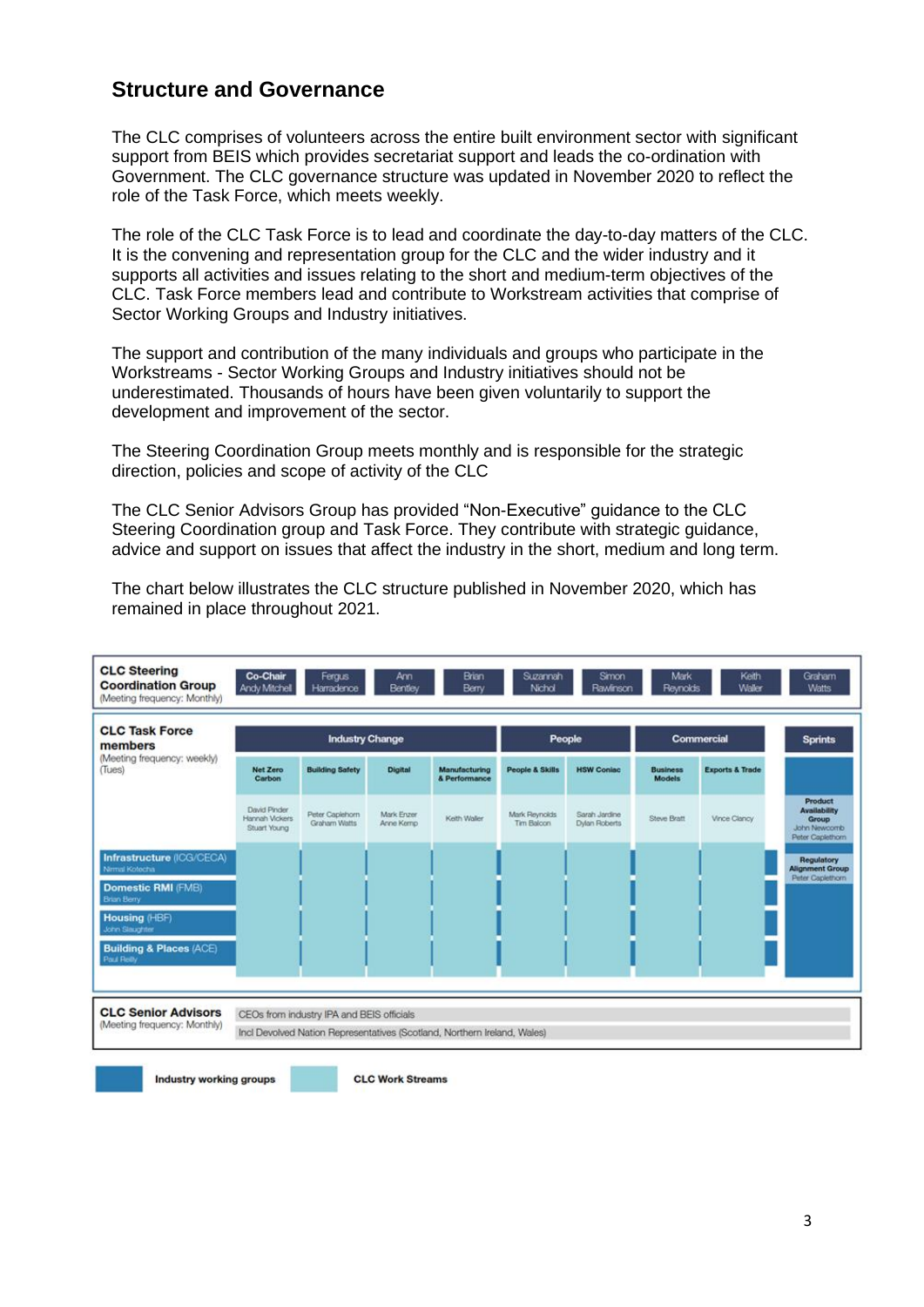## **The Role**

The CLC is Co-chaired by the construction minister and an Industry representative, who provides the overall leadership and co-ordination of the CLC. Co-chair is appointed by the Industry and BEIS. The primary function of the Co-Chair is to provide leadership and strategic direction to the Council, facilitate the operations and deliberations of the Council and lead the Council's functions and responsibilities under its mandate.

The Co-chair also contributes to the overall deliverables of the Council and may assume committee and sub-committee responsibilities in line with the Council's strategic direction.

The role will require the candidate to have an excellent understanding of the industry and its challenges and be able to represent the industry as a whole from large to SME, manufacture to aftercare, including specific issues such as Building Safety. They must be a champion for industry change and promote inclusion, diversity and improving the image of industry, as well as understand future trends and requirements to address industry change, i.e. sustainability, innovation, productivity and skills.

The Co-chair must already have stature and respect within the wider construction industry. In this role they will leverage their status and reputation to convene the construction sector and will be an advocate on behalf of industry, working with the following:

- Government officials (primarily BEIS and the IPA), Council members and senior industry organisations to develop the Council's strategy, thereby supporting the industry's immediate needs and future growth.
- Council members to develop strategic relationships with government officials, other senior industry officials and stakeholders of critical importance to the Council and Industry bodies.
- Senior industry executives on critical issues related to strategic industry issues and future developments.

#### **Leadership**

- Lead industry change, increase representation from young ambassadors and broaden representation to include greater diversity and inclusivity, best practice and innovation.
- Take responsibility for the Council's composition including representation and diversity of each group.
- With support from the CLC Taskforce and Senior Advisory Groups co-ordinate all parts of the sector from large to small employers, consultants, contractors, specialists, manufacturers distributers, and other representatives.
- Ensure that the Council's functions are effectively carried out and, where functions have been delegated to the Council's Committees, that the results are reported to the Council.
- Ensure that the interests of various stakeholders are considered by the Council.
- Take reasonable steps to ensure that Council decisions are implemented.